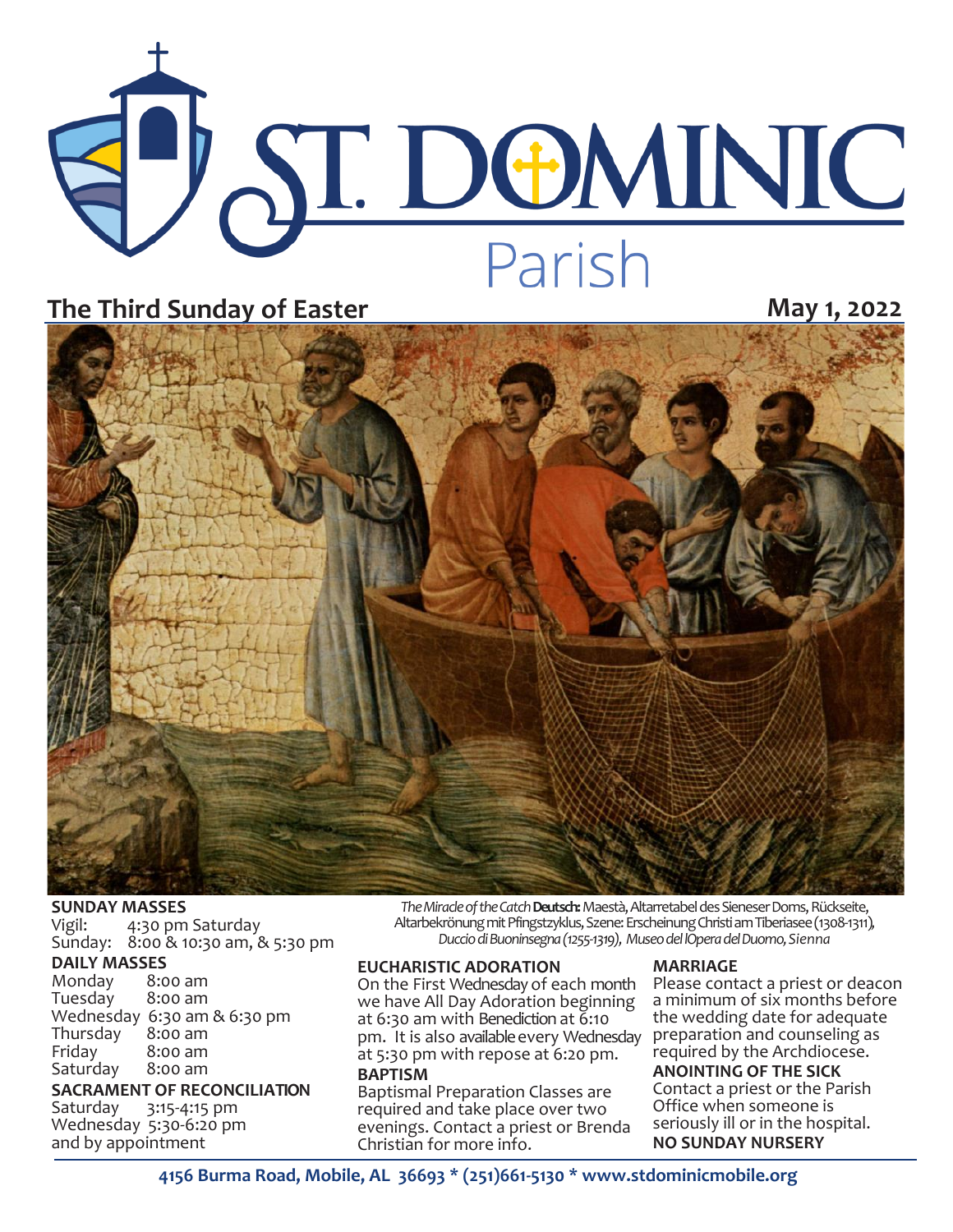## *Pastor, Rev. Patrick R. Driscoll*

Email: pdriscoll@stdominicmobile.org

*Deacon Robert E. Kirby, Jr.* Email: rkirby@stdominicmobile.org

*Deacon Aldon O. Ward*

Email: award@stdominicmobile.org

*Deacon Wiley J. Christian III*

Email: wchristian@stdominicmobile.org

## **PARISH OFFICE HOURS**

Monday - Friday, 8:00 a.m. - 4:00 p.m. **ST. DOMINIC CATHOLIC SCHOOL HOURS**  Monday - Friday, 7:15 a.m. - 3:45 p.m.

## **Stewardship**

*"…Peter was distressed that Jesus had said to him a third time, 'Do you love me?' and he said to him, 'Lord, you know everything; you know that I love you.' Jesus said to him, 'Feed my sheep.'" John 21:17*

How often do you actually say the words "I love you" to Jesus, to family members, or to friends? We are made to be in relationship with God and each other. Sincerely telling someone that you love them is the best gift you can give them because it comes from your heart. You are giving them the gift of yourself. We all crave love. Tell someone you love them every day.

Rediscovering your Catholic Faith begins May 3. For more information, contact Deacon Kirby at rkirby@stdominicmobile.org.



The readings for this Sunday, May 1, 2022 can be found online using the following link: https://bible.usccb.org/ bible/readings/050122.cfm

| <b>Mass Intentions For The Week</b> |  |  |
|-------------------------------------|--|--|
|                                     |  |  |

| Sat, April 30  | 4:30 p.m.  | Stephen Heisler (D)        |  |  |  |
|----------------|------------|----------------------------|--|--|--|
| Sunday, May 1  | 8:00 a.m.  | Thomas Casteel (D)         |  |  |  |
|                | 10:30 a.m. | Stephen Bullard (D)        |  |  |  |
|                | 5:30 p.m.  | Missa Pro Populo           |  |  |  |
| Monday, May 2  | 8:00 a.m.  | Irene Wiggins Enger (D)    |  |  |  |
| Tuesday, May 3 | 8:00 a.m.  | Bart Briggs (L)            |  |  |  |
| Wed, May 4     | 6:30 a.m.  | George & Irma Histing (D)  |  |  |  |
|                | 6:30 p.m.  | Joanne Chamblin Thomas (L) |  |  |  |
| Thurs, May 5   | 8:00 a.m.  | Paula Histing (D)          |  |  |  |
| Friday, May 6  | 8:00 a.m.  | Rosie Chapman Gandy (L)    |  |  |  |
| Sat, May 7     | 8:00 a.m.  | Valerie Cowan (L)          |  |  |  |

## **Please pray for the sick:**

Toni Aldrich Michael Arata Frances Baugh Marguerite Blackard Charlotte Brady Georgette Brocato WM Cazalas Mahala Church Susan Coffey David Gonzales Jacque Green Ray Green Barbara Harrington Charlie Hawkins Gabriel Hawkins Katie Histing Cory Kalifeh Mary Kerr Bill Klein Cooper Klein Vicky Klein Mary Lindamood

Christian Lofton Sam Lyons Annesia Miller Eleesha Neese Rita O'Brien David Poirier Steve Polozola Clarence Pool Doris Powers Sandy Quinnelly Laurie Rel Mike Rehm Rose Mary Rehm Phillip Roebling Kim Sanders Louis Seiter Ava Smith Jennifer Phillips Smith Joe Verneuille Antonio Vilaseca Maryneil Walker

If you would like your name or the name of your loved one added on this list please call the Parish Office at (251) 661-5130 or email mwilson@stdominicmobile.org. If you or a loved one is hospitalized, it is important you notify the Parish office if you would like a clergy to visit.

**Welcome to St. Dominic Parish**, **Where Stewardship is a Way of Life**  We invite newcomers to complete a registration form which can be found in the Parish Office.